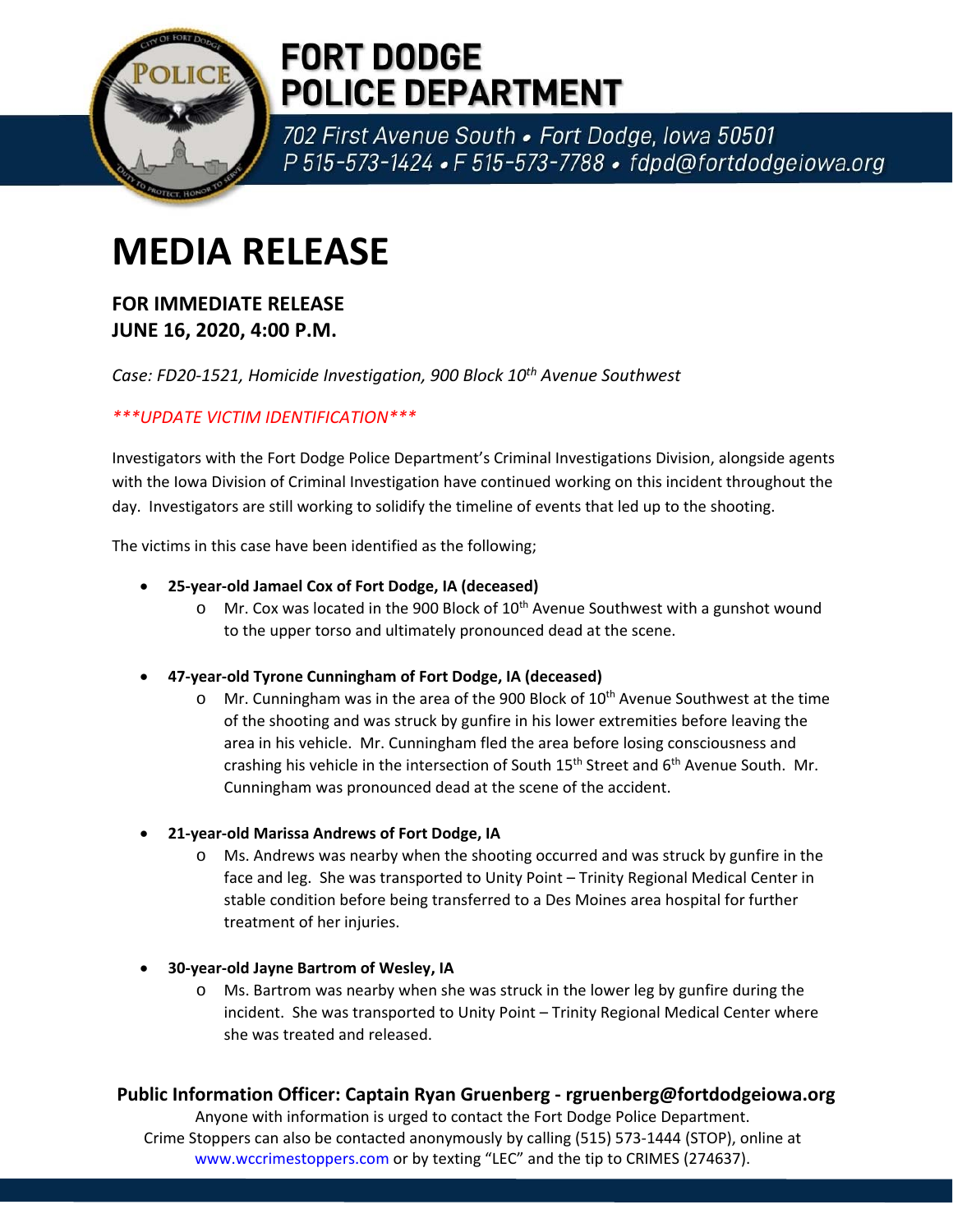

## **FORT DODGE POLICE DEPARTMENT**

702 First Avenue South . Fort Dodge, Iowa 50501 P 515-573-1424 • F 515-573-7788 • fdpd@fortdodgeiowa.org

At this stage of the investigation, all victims appear to have been bystanders while other individuals were firing at one another. It is unfortunate that individuals chose to act out in such a violent manner, taking the lives of two individuals enjoying time together. We strongly encourage those who have information to contact the police department to ensure those responsible are held accountable as quickly as possible.

**Public Information Officer: Captain Ryan Gruenberg ‐ rgruenberg@fortdodgeiowa.org** Anyone with information is urged to contact the Fort Dodge Police Department. Crime Stoppers can also be contacted anonymously by calling (515) 573‐1444 (STOP), online at www.wccrimestoppers.com or by texting "LEC" and the tip to CRIMES (274637).